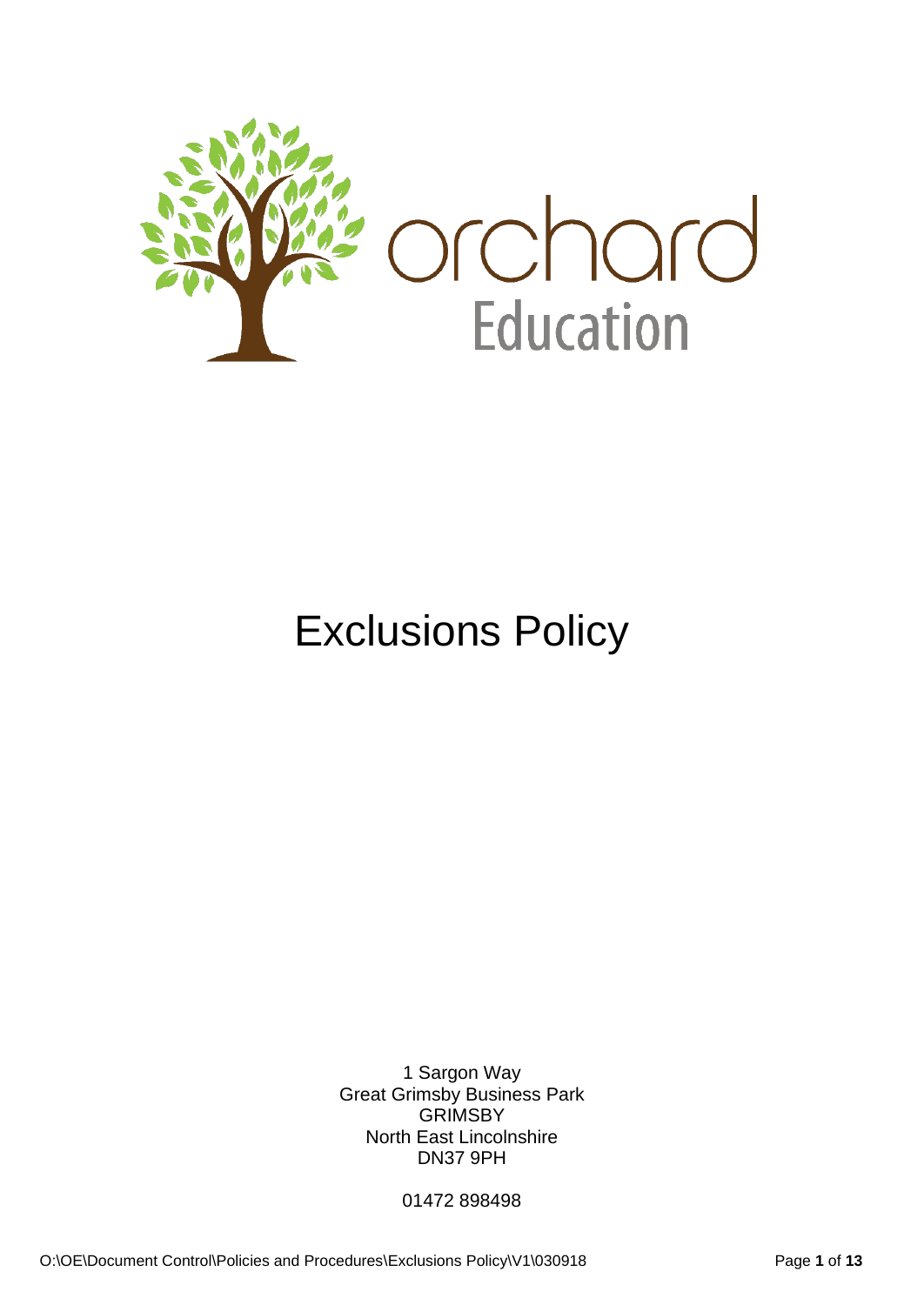### **Contents**

- Context
- Introduction
- Aims
- Definitions
- Students with special educational needs
- Rationale
- 2 types of exclusion
- Roles and responsibilities
- Appeals
- Re-admission
- Appendices
- Links to statute and guidance
- Reasons for exclusion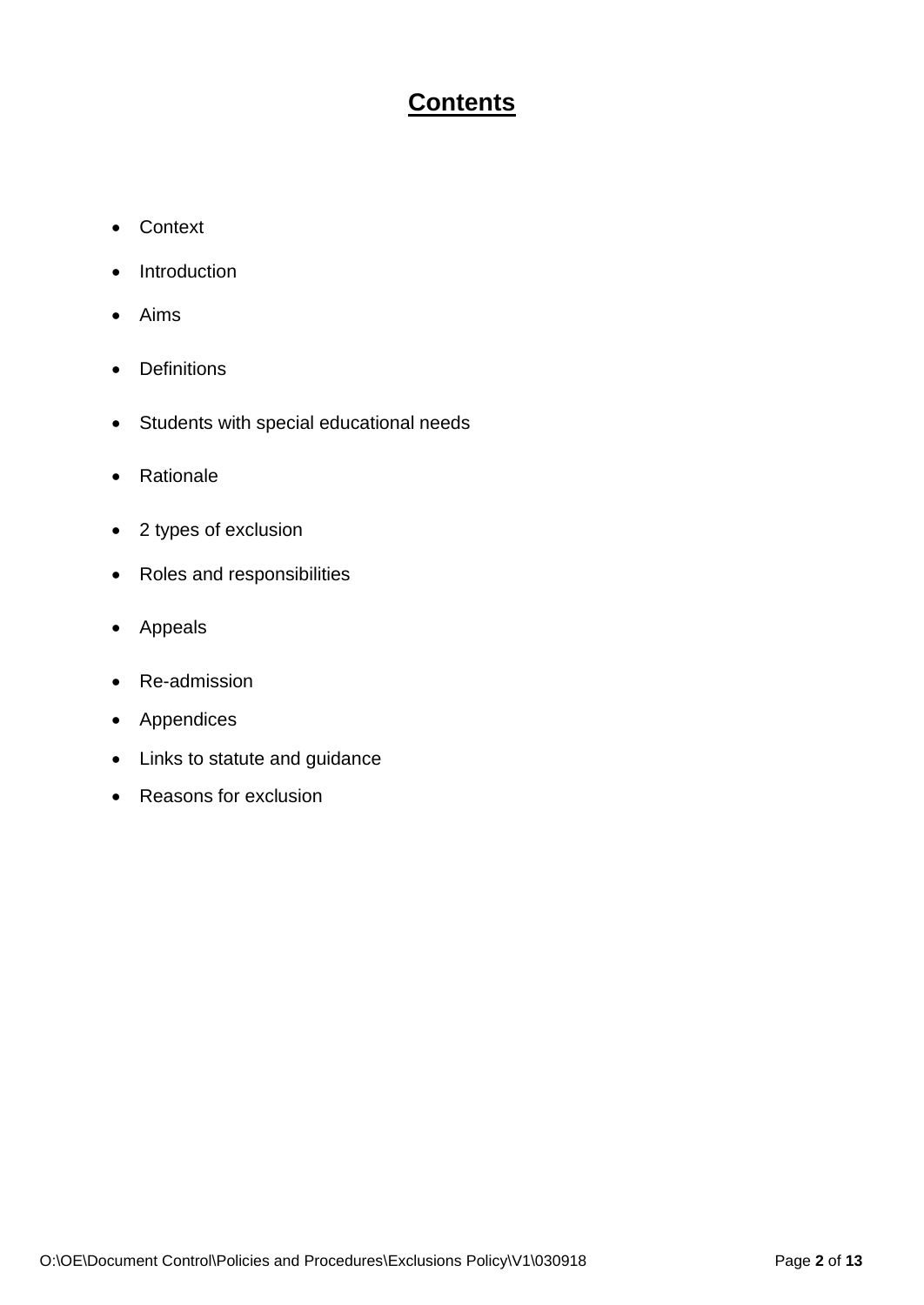#### **Context**

This policy is to be implemented in line with the SEND, Behaviour, Safeguarding, e- Safety, Anti-bullying, Attendance, and other relevant policies.

This policy is compliant with Statutory Guidance and Regulations on Exclusion, DfE dated September 2017. (See Appendix One).

#### **Introduction**

The Orchard School aspires to be a learning environment in which staff, students and parents work together for the benefit of all parties.

Our aim is to promote fairness and consideration for others and we believe that all students and staff should always be valued and respected, irrespective of their differences in background, abilities and choices. We believe that The Orchard should offer a happy, safe and engaging learning environment, and that those with responsibility for creating and maintaining this need the support of appropriate policies and procedures to do so.

Our Positive Behaviour Policy details a wide range of consequences which may culminate in exclusion. We believe fixed term exclusion to be a powerful and important consequence, but one that should be avoided wherever possible, particularly for those students who are supported by Education and Health Care Plans.

#### **Aims**

The aims of this policy are:

- a) to ensure the safety and well-being of all members of our community;
- b) to maintain an appropriate educational environment in which all can learn and succeed;
- c) to reduce the need for exclusion as a sanction;
- d) to clarify key issues around exclusion.
- e) To apply a degree of consistency and fairness wherever possible

#### **Definitions**

An exclusion may be one of two types:

- 1. Fixed-Term Exclusion (when a student is excluded from the school)
- 2. Permanent Exclusion (where steps are taken to permanently remove the student from the school)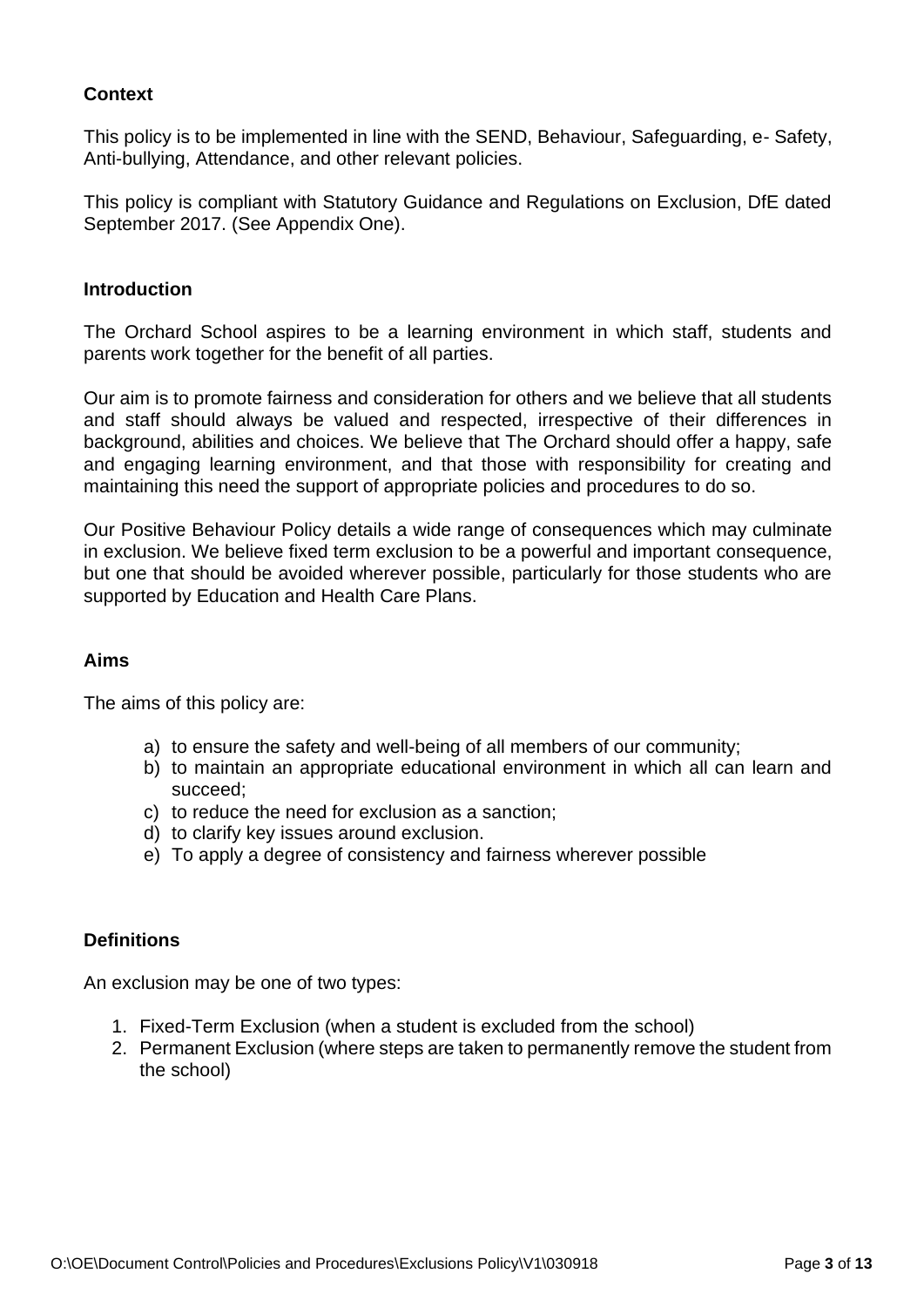#### **Students with Special Educational Needs**

The school will take account of any special educational needs when considering whether or not to exclude a student. We have a legal duty under the Disability Discrimination Act 1995 as amended not to discriminate against disabled students by excluding them from the school for behaviour relating to their disability. The Principal will ensure that reasonable steps have been taken by the school to respond to a student's disability, so the student is treated fairly. 'Reasonable steps' could include:

- a) differentiation in the School's Positive behaviour policy;
- b) developing strategies to prevent the student's negative actions:
- c) requesting external help with the student;
- d) staff training.

Where reasonable adjustments to policies and practices have been made to accommodate a student's needs and to avoid the necessity for exclusion as far as possible, exclusion may be justified if there is a material and substantial reason for it. A specific incident affecting order and discipline in the school may be such a reason.

#### **Rationale**

The decision to recommend a student for a *fixed-term or permanent exclusion* will be taken in the following circumstances:

- a) If behaviour is consistently and repeatedly disruptive, abusive or threatening to staff or other students;
- b) In response to a serious breach of the school's Positive Behaviour or other Policies.
- c) If allowing the student to remain in the School would seriously harm the education or welfare of the student or others.
- d) A more extensive list of reasons for exclusion is to be found in Appendix Two.

#### **Types of Exclusion**

#### **Fixed Term Exclusion**

Students on Fixed Term Exclusion will not be allowed to attend the school or to be in its vicinity for the term of their exclusion.

The School will inform parents immediately by phone call when the decision has been taken to exclude a Student. This will be followed by a letter in which the terms of the exclusion are set out, together with the time and date of the re-admission meeting (see below). Parents/Carers are also informed that they have a right to make representations to the Principal if they wish to challenge the terms of the exclusion.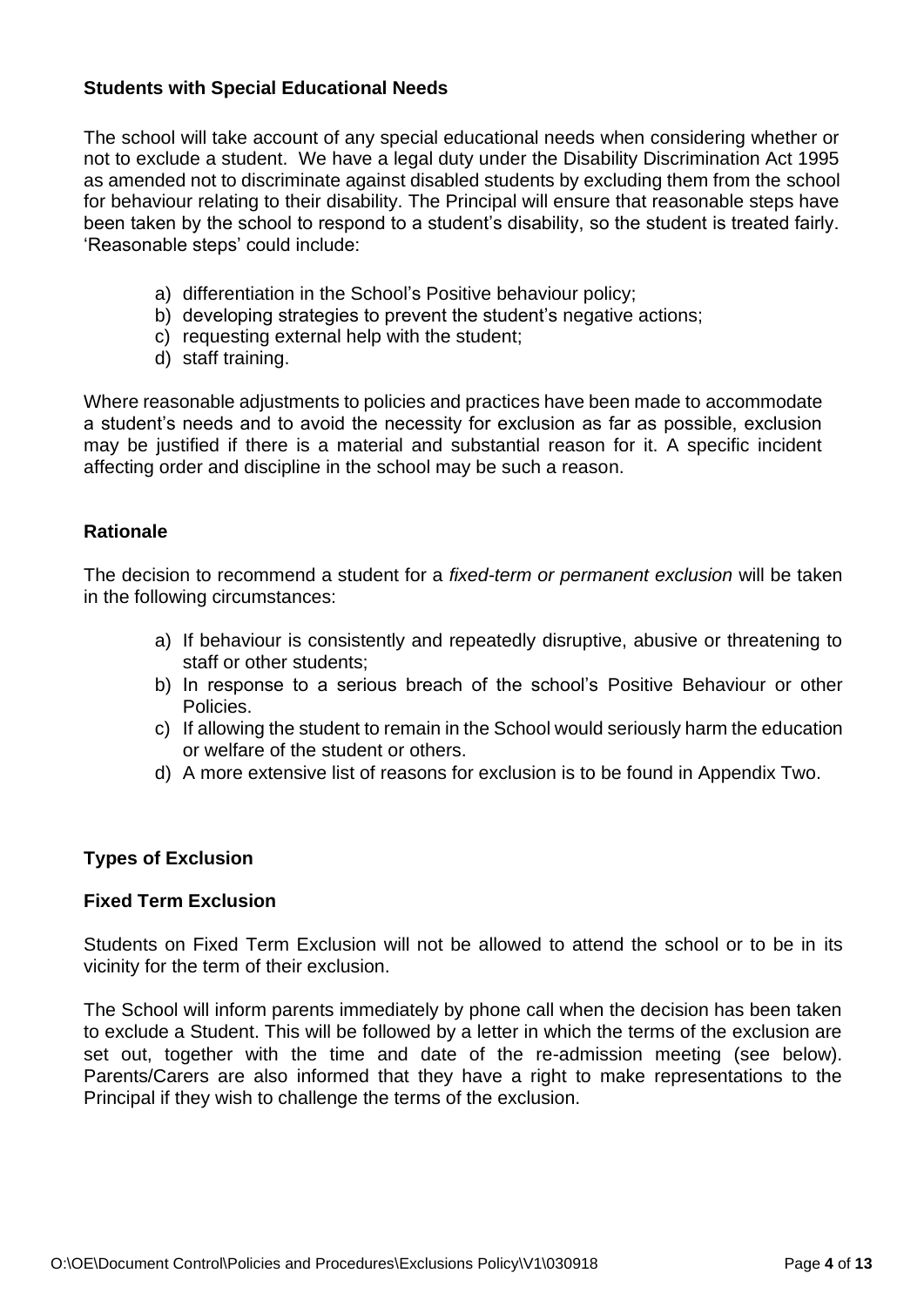#### **Fixed Term up to 5 days**

School will take the following actions for exclusions up to 5 days

- The Principal must write immediately giving length and reason for exclusion.
- If there is a meeting, parents have the right to attend.
- Parents have the right to make 'written representations' which must be considered even where there is no requirement for a meeting
- School must take reasonable steps to set and mark work for the first five days of a period of exclusion.
- If exclusions were to last longer than 5 days, school will look too identify suitable alternate tuition for day 6.

#### **Re-admission Meetings and Restorative Re-integration**

Following a Fixed Term Exclusion, parents/carers will be invited to attend a return to school meeting. This meeting will discuss the behaviors which brought about the exclusion, school will listen to the pupil's explanation and work towards avoiding any further issues. This will be done in partnership with the student and the parent and will be chaired by the Hub Manager (or nominated deputy)

Prior to the meeting – learners will receive a reflective think sheet (appendix 3) that will need to be completed and brought to the meeting. This sheet will explore the thoughts, feelings and actions that lead the learner to be excluded from school and provide the learner the opportunity to reflect on their actions and the school an opportunity to update any support necessary for the learner.

At the meeting, the learner, parents, and staff will complete a restorative re-integration form, designed to explore the incident(s) that lead to the exclusion (Appendix 4). The actions will be agreed by all parties before a successful reintegration can take place.

#### **Permanent Exclusion**

We recognise that a Permanent Exclusion may have a serious impact upon a student's life chances and will only be sought where there is an immediate threat to the safety of others in the School or to the student. Permanent exclusion is and always will be a last resort for the School when all other options have been explored. This will never be a decision taken lightly and parental engagement in this process will be deemed the highest priority to mitigate and negative implications

Before deciding whether to exclude a student either permanently or for a fixed period the Principal will ensure that:

- a) Appropriate investigations have been carried out.
- b) The student has been allowed to give her/his version of events.

Any decision to permanently exclude a pupil will be at the highest burden of proof, 'beyond reasonable doubt'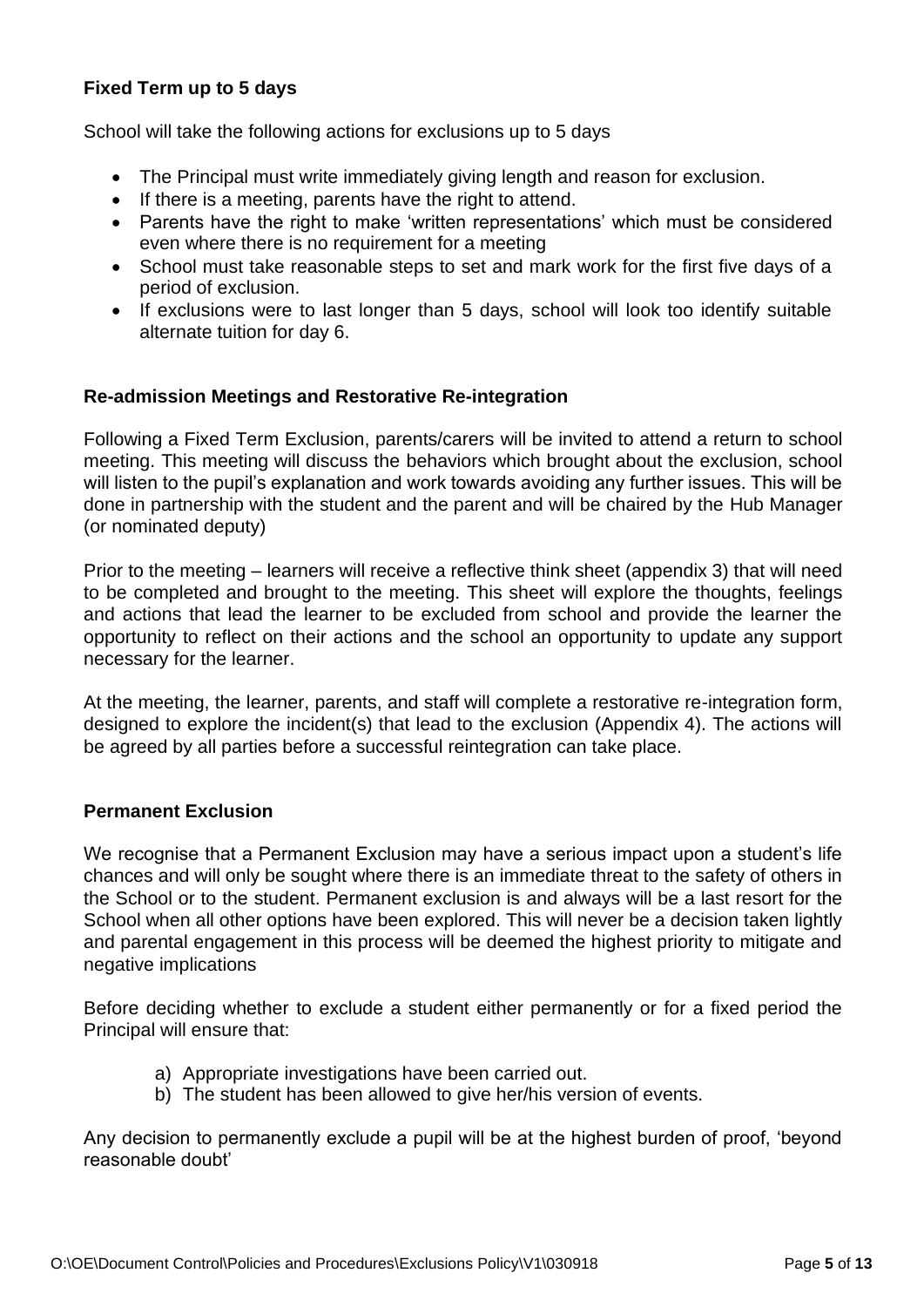- The Head must write immediately explaining that the exclusion is permanent and giving the reason for the exclusion.
- The Head must inform the LA. If the pupil lives outside the local authority in which the school is located, the head teacher must also advise the 'home authority' of the exclusion without delay.
- Parents have the right to make 'written representations' which must be considered.

We will also consider a learner's additional needs in respect of their EHCP.

If at any time a decision is made to exclude a learner, then the school will support alternate placements being found. This may include supporting parent and pupil to look around other provisions.

#### **Stepping Stones offer**

In certain circumstances the school may nominate a student to attend the schools 'Stepping Stones' provision which can be any of the other 2 schools. This provisional offer is provided as a pre cursor to any exclusion and offers intense support in an environment where the learners behaviour will not impact other learners negatively. Any move to another centre will be fully reviewed on a weekly basis to try and provide as much support as possible.

For learners who engage positively with the 'Stepping Stones offer' there will be opportunities to reintegrate into the main school sites.

#### **Roles and Responsibilities**

Responsibility for exclusion lies with the Principal, in consultation with SMT and relevant staff.

#### **Appeals Procedure**

Where parents dispute the decision not to reinstate a permanently excluded student, they can ask for this decision to be reviewed by an independent review panel. (Orchard Management Committee & Directors)

#### **What is the independent review panel?**

Where parents dispute the decision of the school not to reinstate a permanently excluded pupil, they can ask for this decision to be reviewed by an independent review panel. An independent review panel does not have the power to direct the school to reinstate an excluded pupil. However, where a panel decides that the school's decision is flawed, it can advise the school to reconsider its decision.

The Independent Review Panel is made up of the schools Management committee and an Independent 3rd party Head Teacher or Deputy.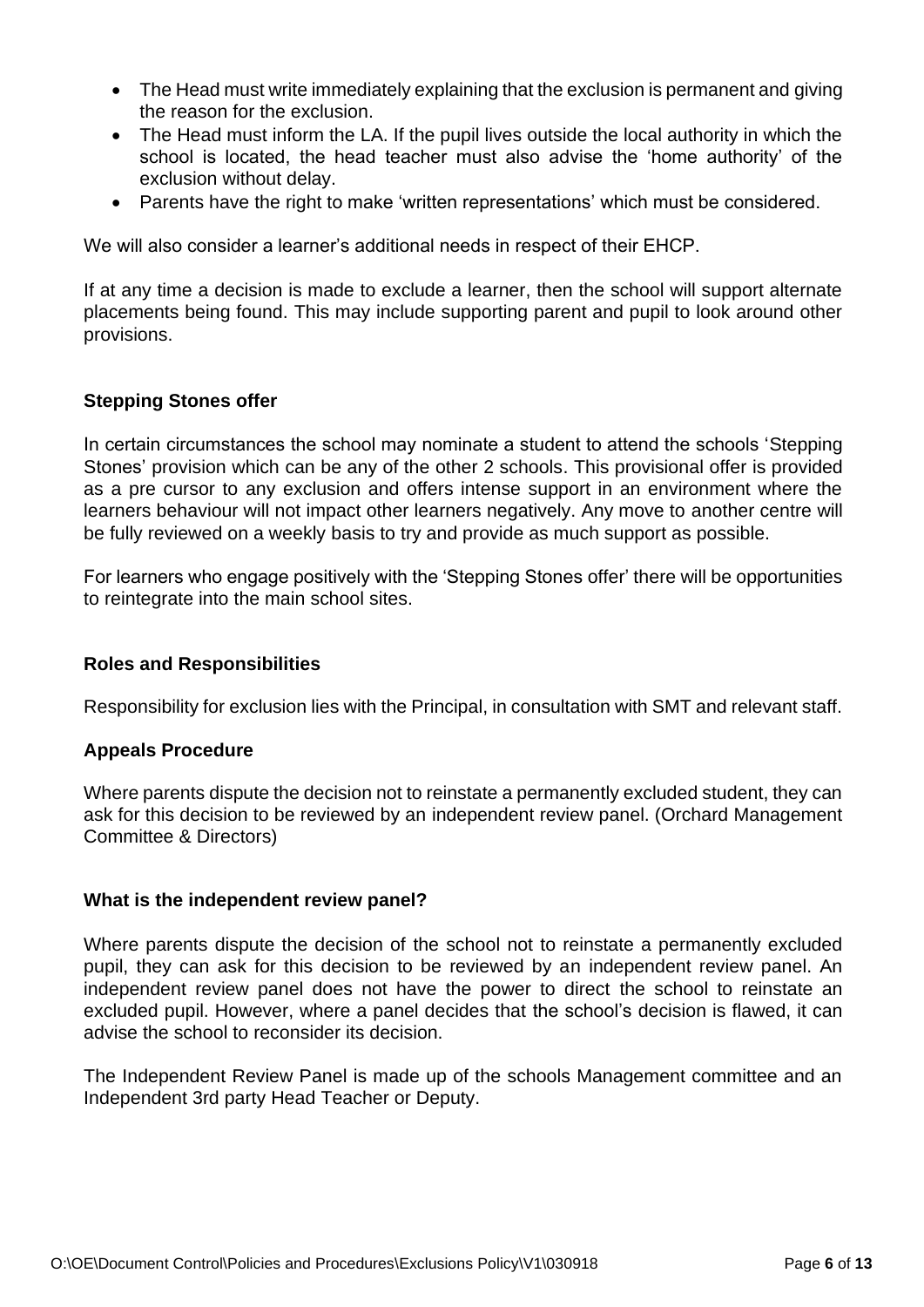#### **Appendix 1: DfE statutory guidance on Exclusion**

New regulations on exclusion came into force in September 2017. The Department for Education (DfE) issued new statutory guidance for academies.

[https://www.gov.uk/government/uploads/system/uploads/attachment\\_data/file/630073/Exclu](https://www.gov.uk/government/uploads/system/uploads/attachment_data/file/630073/Exclusion_from_maintained_schools__academies_and_pupil_referral_units_guidance.pdf) sion from maintained schools academies and student referral u nits quidance.pdf

#### **Further useful links**

Departmental Advice on Alternative Provision:

[https://www.gov.uk/government/publications/education-for-children-with-health-](https://www.gov.uk/government/publications/education-for-children-with-health-needswho-cannot-attend-school) [needswho](https://www.gov.uk/government/publications/education-for-children-with-health-needswho-cannot-attend-school)[cannot-attend-school](https://www.gov.uk/government/publications/education-for-children-with-health-needswho-cannot-attend-school)

Departmental Advice on Behaviour and Mental Health:

[https://www.gov.uk/government/uploads/system/uploads/attachment\\_data/file/41678](https://www.gov.uk/government/uploads/system/uploads/attachment_data/file/416786/Me%20ntal_Health_and_Behaviour_-_Information_and_Tools_for_Schools_240515.pdf) [6/Me ntal\\_Health\\_and\\_Behaviour\\_-\\_Information\\_and\\_Tools\\_for\\_Schools\\_240515.pdf](https://www.gov.uk/government/uploads/system/uploads/attachment_data/file/416786/Me%20ntal_Health_and_Behaviour_-_Information_and_Tools_for_Schools_240515.pdf)

Children with Special Educational Needs and Disabilities:

<https://www.gov.uk/children-with-special-educational-needs/overview>

Departmental Advice on attendance:

<https://www.gov.uk/government/publications/school-attendance>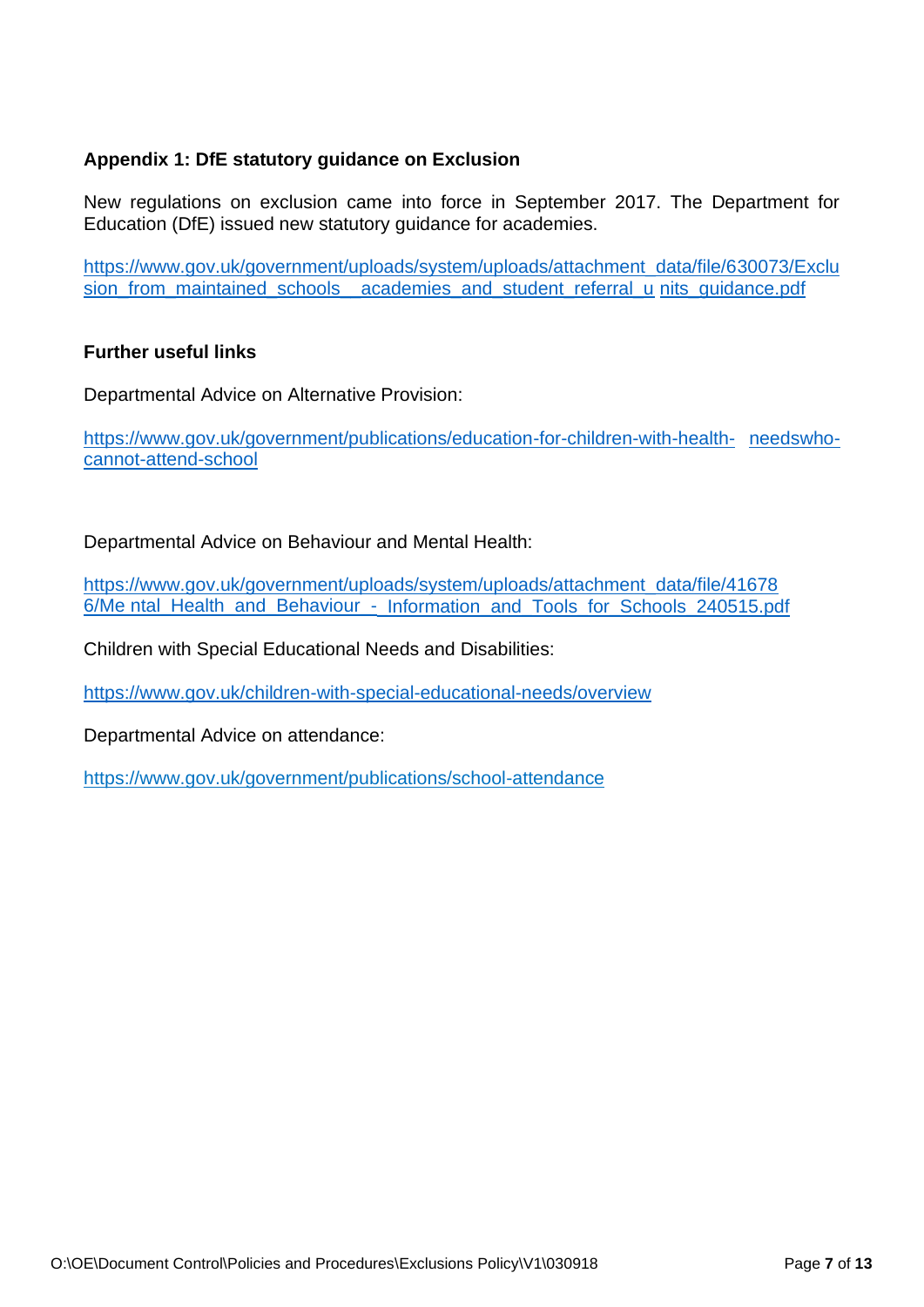#### **Appendix 2: Reasons for Exclusion**

Exclusion, whether Internal, Fixed Term or Permanent, may be used for any of the following, all of which constitute examples of unacceptable conduct and are infringements of the School's Positive Behaviour Policy:

- Actions which put the student or others in danger.
- Verbal abuse of staff and others
- Verbal abuse of students
- Physical abuse of/attack on staff
- Physical abuse of/attack on students
- Indecent behaviour
- Damage to property
- Misuse of illegal drugs
- Misuse of other substances
- Theft
- Serious actual or threatened violence against another student or a member of staff.
- Sexual abuse or assault.
- Supplying an illegal drug.
- Carrying an offensive weapon.
- Arson.
- Unacceptable behaviour which has previously been reported and for which school consequences and other interventions have not been successful in modifying the student's behaviour.

#### **This is not an exhaustive list and there may be other situations where the Principal makes the judgement that exclusion is an appropriate sanction.**

A permanent Exclusion may be considered when:

Where there are exceptional circumstances and it is not appropriate to implement other strategies and where it could be appropriate to permanently exclude a student for a first or 'one off 'offence. These might include:

- Serious actual or threatened violence against another student or member of staff.
- Sexual abuse or assault.
- Supplying an illegal drug.
- Carrying an offensive weapon\*
- Arson

The School will consider police involvement for any of the above offences.

\* Offensive weapons are defined in the Prevention of Crime Act 1953 as "any article made or adapted for causing injury to the person; or intended by the person having it with him for such use by him." These instances are not exhaustive but indicate the severity of such offences and the fact that such behaviour seriously affects the discipline and wellbeing of the school.

#### Appendix 3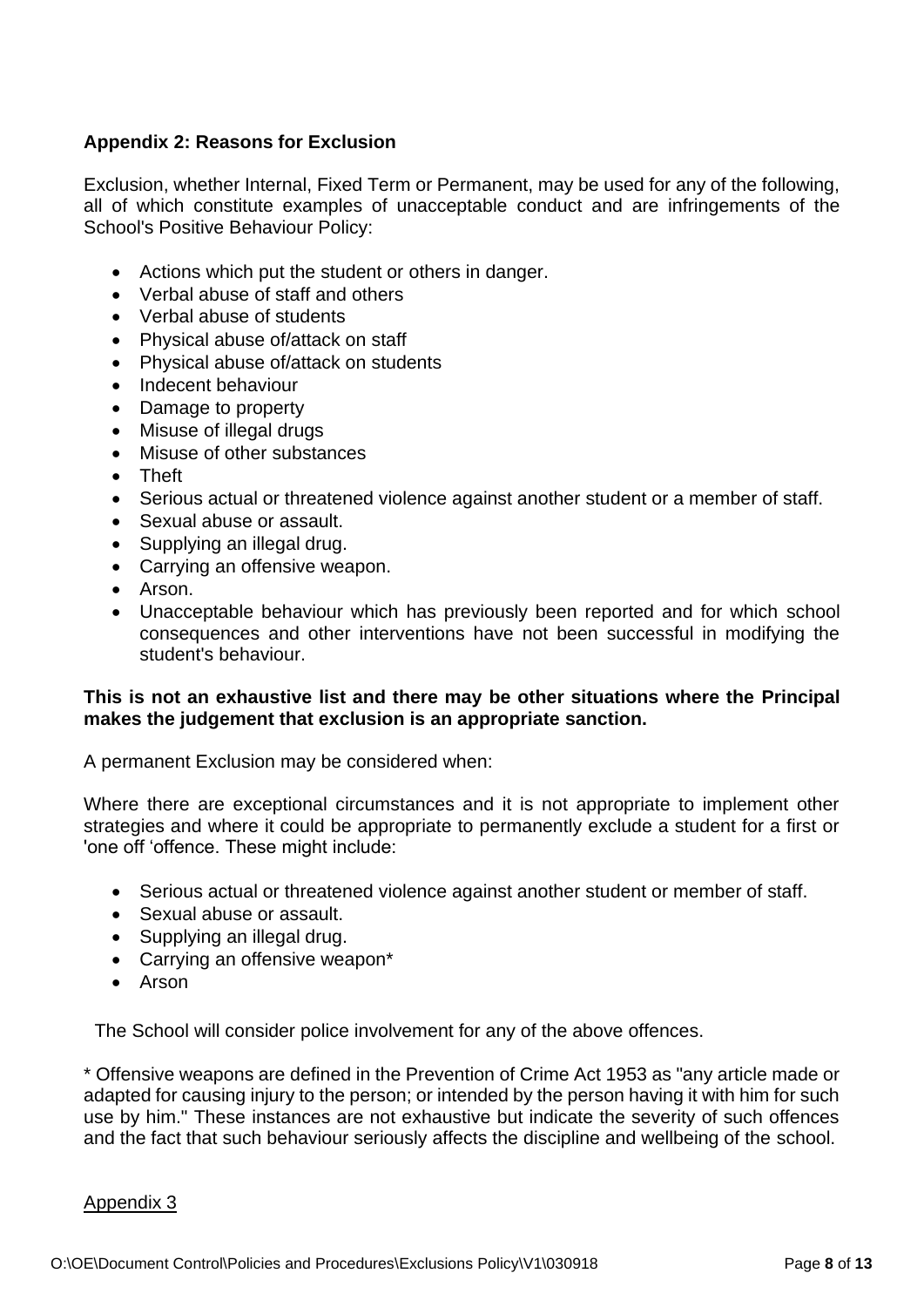## **Orchard Reflective Think Sheet**

#### CPoms Incident Number: Cpoms incident date: What happened? (Circle all the correct pictures)



#### How were you feeling? (Circle the correct feelings)



#### What were you thinking?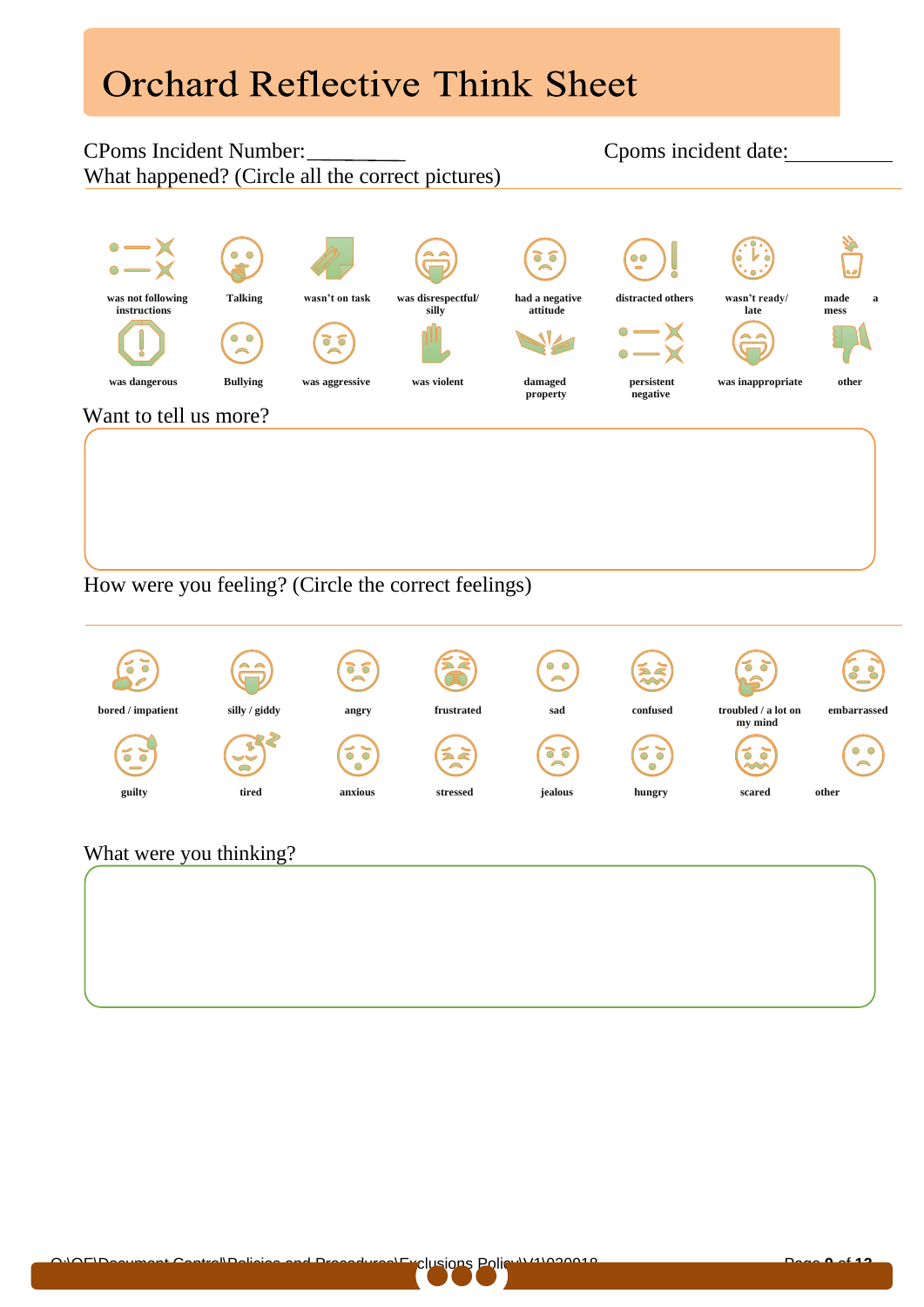## **Orchard Reflective Think Sheet**

#### Who else has been affected?

How might they be feeling? (Circle the correct feelings)



What could be done differently? How can we repair the damage?



O:\OE\Document Control\Policies and Procedures\Exclusions Policy\V1\030918 Page **10** of

**13**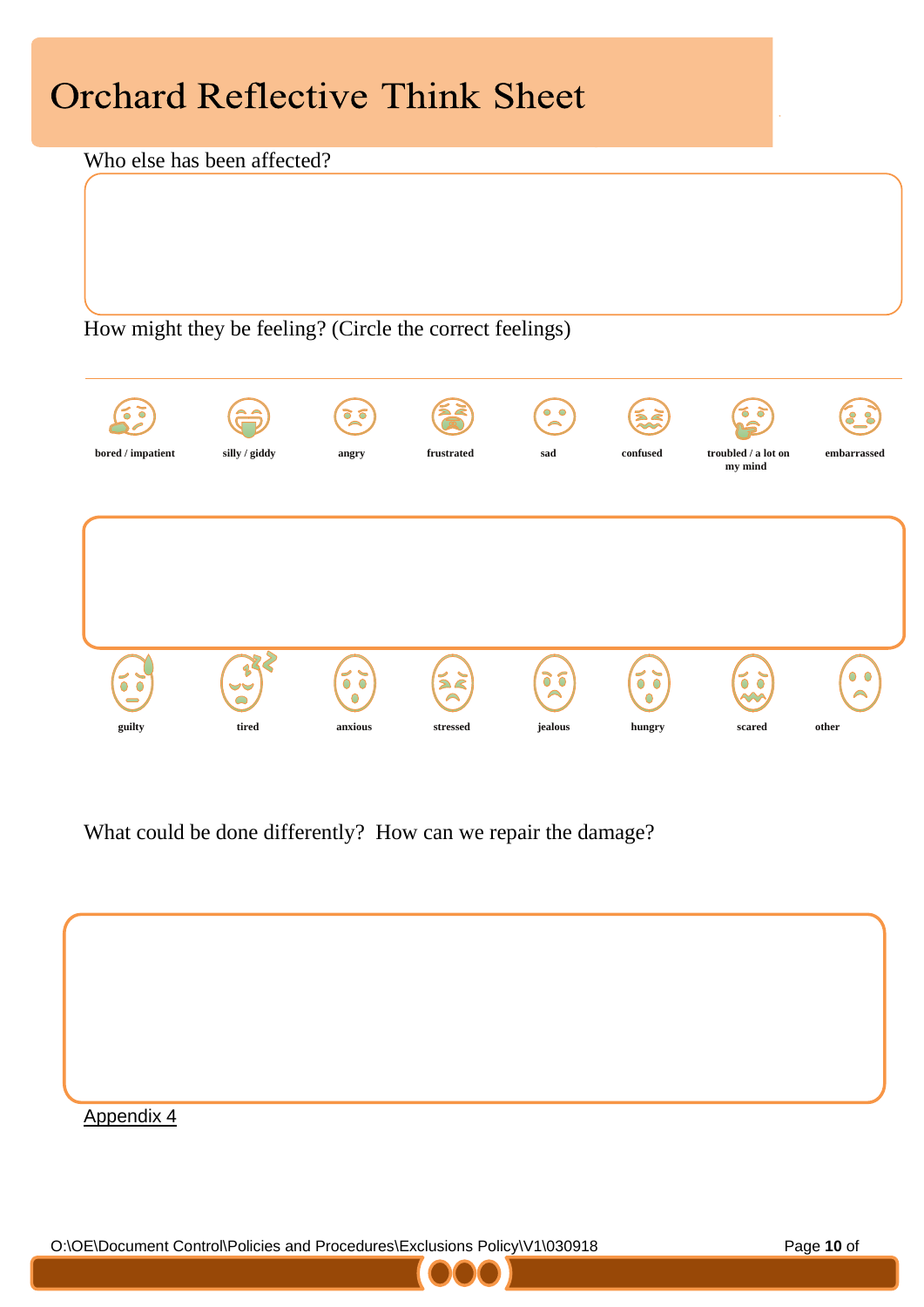

### **Restorative Reintegration Meeting:**

*"Individually we can make a difference, together we can make a positive change".*

| <b>NAME:</b><br><b>Previous Fixed Term exclusions:</b><br><b>Current Fixed Term Exclusion:</b><br><b>CLASS:</b>                  |  |  |  |
|----------------------------------------------------------------------------------------------------------------------------------|--|--|--|
|                                                                                                                                  |  |  |  |
|                                                                                                                                  |  |  |  |
|                                                                                                                                  |  |  |  |
|                                                                                                                                  |  |  |  |
|                                                                                                                                  |  |  |  |
|                                                                                                                                  |  |  |  |
| <b>Previous Actions Taken (If applicable): If the child has had previous Fixed term exclusions then what</b>                     |  |  |  |
| strategies/adaptations have been implemented to prevent a further exclusion?                                                     |  |  |  |
|                                                                                                                                  |  |  |  |
|                                                                                                                                  |  |  |  |
|                                                                                                                                  |  |  |  |
| <b>What happened?</b> A summary of actions which led to the exclusion and reference to the positive behaviour management policy. |  |  |  |
| Could detail here the impact their actions had on other individuals.                                                             |  |  |  |
|                                                                                                                                  |  |  |  |
|                                                                                                                                  |  |  |  |
|                                                                                                                                  |  |  |  |
|                                                                                                                                  |  |  |  |
| Staff:<br>Learner:                                                                                                               |  |  |  |
|                                                                                                                                  |  |  |  |
|                                                                                                                                  |  |  |  |
|                                                                                                                                  |  |  |  |
|                                                                                                                                  |  |  |  |
|                                                                                                                                  |  |  |  |

| How were you feeling at the time? A summary of thoughts of feelings of both staff and learners involved in the<br><i>incident.</i> |        |  |  |  |
|------------------------------------------------------------------------------------------------------------------------------------|--------|--|--|--|
|                                                                                                                                    |        |  |  |  |
| Learner:                                                                                                                           | Staff: |  |  |  |

| Who has been affected? A summary of thoughts of feelings of both staff and learners involved in the incident. |  |  |  |  |
|---------------------------------------------------------------------------------------------------------------|--|--|--|--|
| Learner:                                                                                                      |  |  |  |  |
|                                                                                                               |  |  |  |  |
|                                                                                                               |  |  |  |  |

| What have we learnt and what can we change? This needs to take account of knowledge each of the parties have gained<br>from the previous sections, so they understand how their actions have affected others. It is an opportunity to identify<br>triggers/hotspots so changes can be made to prevent similar behaviours reoccurring.<br>Staff:<br>Learner: |        |  |  |  |
|-------------------------------------------------------------------------------------------------------------------------------------------------------------------------------------------------------------------------------------------------------------------------------------------------------------------------------------------------------------|--------|--|--|--|
|                                                                                                                                                                                                                                                                                                                                                             |        |  |  |  |
| <b>How can we fix it?</b> The response to this should form part of the learners' emotional support plan and agreed targets, so both<br>pupil and staff know how to support achievement of successful outcomes.                                                                                                                                              |        |  |  |  |
| <b>Pupil:</b>                                                                                                                                                                                                                                                                                                                                               | Staff: |  |  |  |
|                                                                                                                                                                                                                                                                                                                                                             |        |  |  |  |

#### **Parent View/Comments:**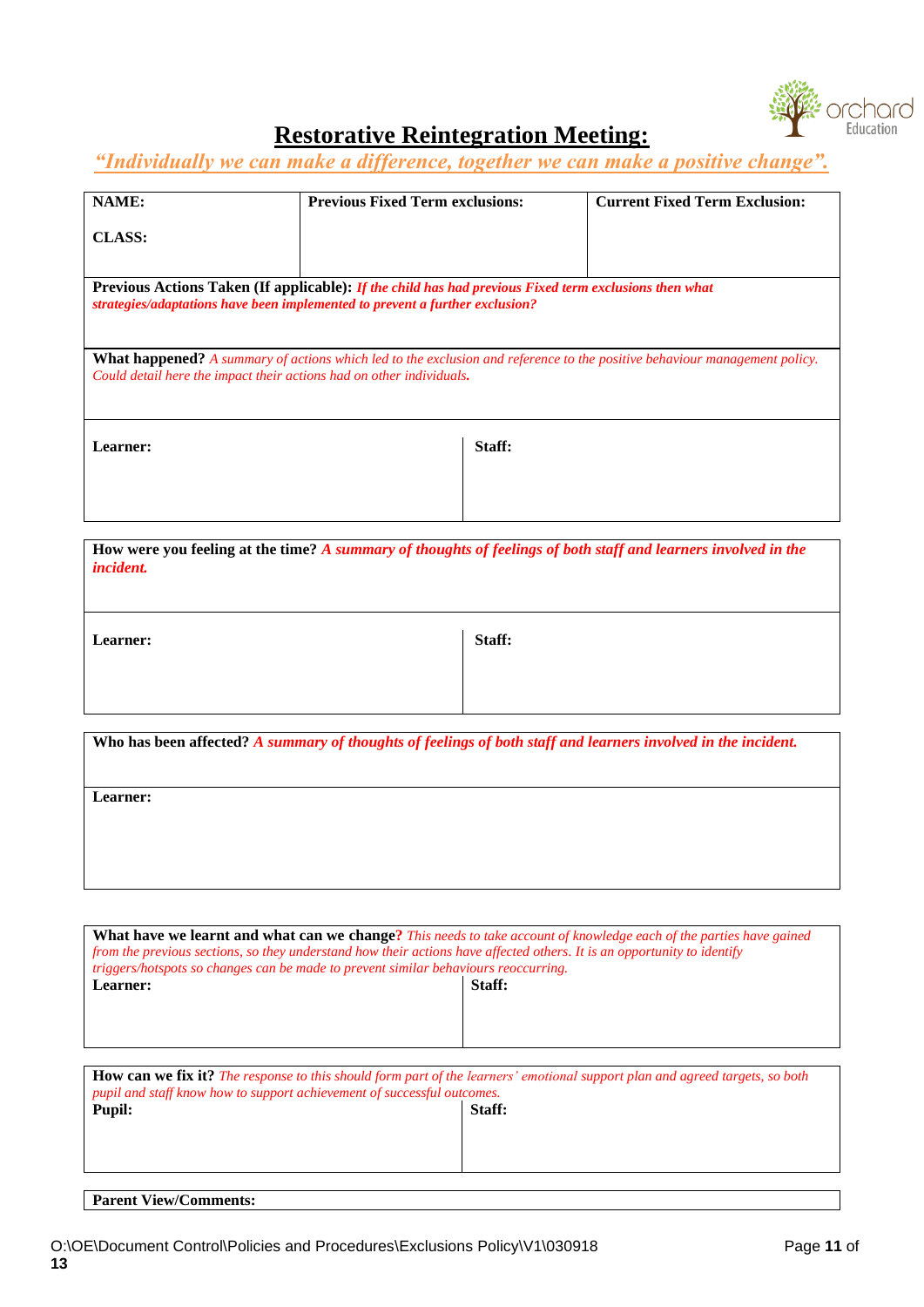**Date of next review meeting (If applicable) :** 

#### **Is an AAA or a Positive Handling Plan now needed?**

**Has the learners Emotional support plan been updated and communicated?** 

| Signed (learner) | . (parent/carer<br>Signed | <b>Signed</b><br>. (Staff |
|------------------|---------------------------|---------------------------|
|                  |                           |                           |